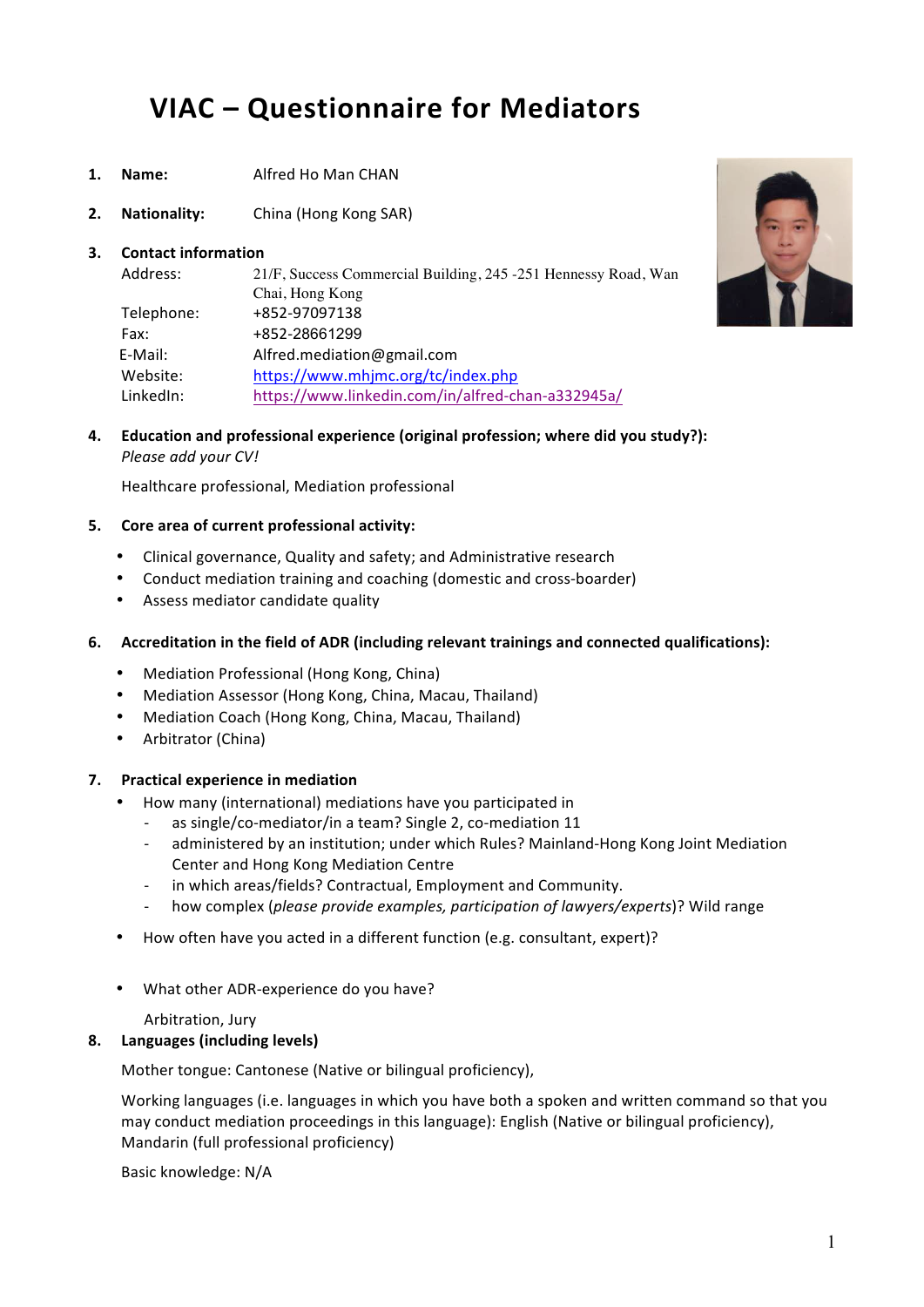## **9.** Style of mediation

*Where do you see yourself? Please tick box as appropriate or indicate your preferred style.* 

Facilitative mediation



#### **INTERACTION DIMENSION**

 $\oslash$  Alexander, Nadja (2011) "The Mediation Meta-Model - the realities of mediation practice," *ADR Bulletin*: Vol. 12: No. 6, Article 5. Available at: http://epublications.bond.edu.au/adr/vol12/iss6/5; see also here for a detailed description of the 6 mediation styles.

## **10.** Please describe aspects of your personality which could be interesting to clients you are going to **mediate;** what would former clients emphasize in your work?

Patient, willing to help, presentable.

## 11. Publications and other activities in ADR related matters

(e.g. training sessions, seminars, conferences, articles and others):

Participate in mediation training and coaching sessions. Hosting seminars and conference for multiple times.

#### **12. Memberships in mediation institutions / functions in mediation institutions/organizations:**

Hong Kong Mediation Centre and Mainland-Hong Kong Joint Mediation Center's mediator and director

#### **13.** Special expertise or specializations (please list a maximum of three) in your ADR-practice:

Contract and community

#### 14. Soft Skills (e.g. intercultural competences):

Active listening, reframing and experience on involving in intercultural mediation cases

#### 15. How do you ensure your professional quality (e.g. coaching, practice supervision, etc?

Part-professional mediator, coach mediation trainings, attend regular CPD courses from two mediation organisations (Hong Kong Mediation Centre and Mainland-Hong Kong Joint Mediation Centre).

#### **16. Date of birth:** 27-11-1985

I have completed this questionnaire to the above to the best of my knowledge and believe it is accurate. I understand that the above information will be used for VIAC's internal use and may be given to interested persons or may be published on VIAC's website.

Date and signature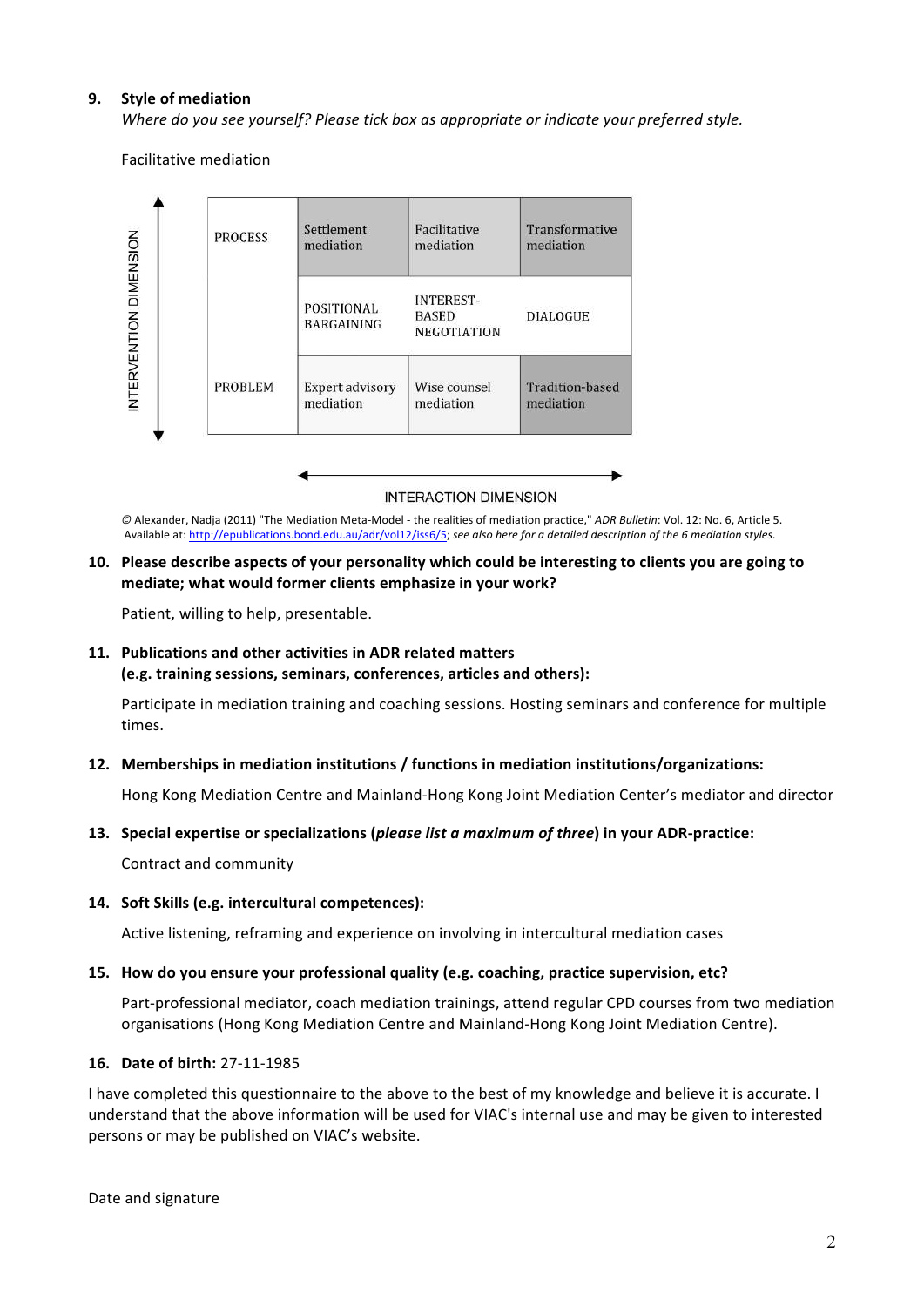*Mr. Alfred Ho-Man CHAN* 陳顥文

**Ph.D. Student (Surgery), M.Sc. (Health Education), Pg.D. (Public Health), B.Sc. (Medical Biochemistry)**



**Mobile:** (852) 9709-7138 **E-mail:** alfred.mediation@gmail.com

# **Mediation specific Qualifications**

Accredited Coach and Mediator, Hong Kong Mediation Centre (AM1546) Accredited Assessor, Coach and Mediator, Mainland – Hong Kong Joint Mediation Centre Accredited Mediator, Hong Kong Mediation Accreditation Association Limited

# **Mediation-related positions**

| Date             | Event                                | <b>Positions</b>                           |
|------------------|--------------------------------------|--------------------------------------------|
| $2015$ – Present | Hong Kong Mediation Centre (HKMC)    | Vice President                             |
| $2015$ - Present |                                      | CPD and Membership Committee - Chairman    |
| $2014 - 2015$    |                                      | Disciplinary Committee - Co-chairman       |
| $2014 - 2015$    |                                      | CPD and Membership Committee - Co-chairman |
| $2014 -$ Present |                                      | Council Member                             |
| $2010$ – Present |                                      | Panel Member                               |
|                  |                                      |                                            |
| $2016$ – Present | Mainland - Hong Kong Joint Mediation | Director                                   |
| $2016$ – Present | Centre                               | Panel Member                               |
|                  |                                      |                                            |
| $2015$ – Present | Hong Kong Mediation Accreditation    | Alternate Director                         |
| $2013$ – Present | Association Ltd.                     | Panel Member                               |
|                  |                                      |                                            |